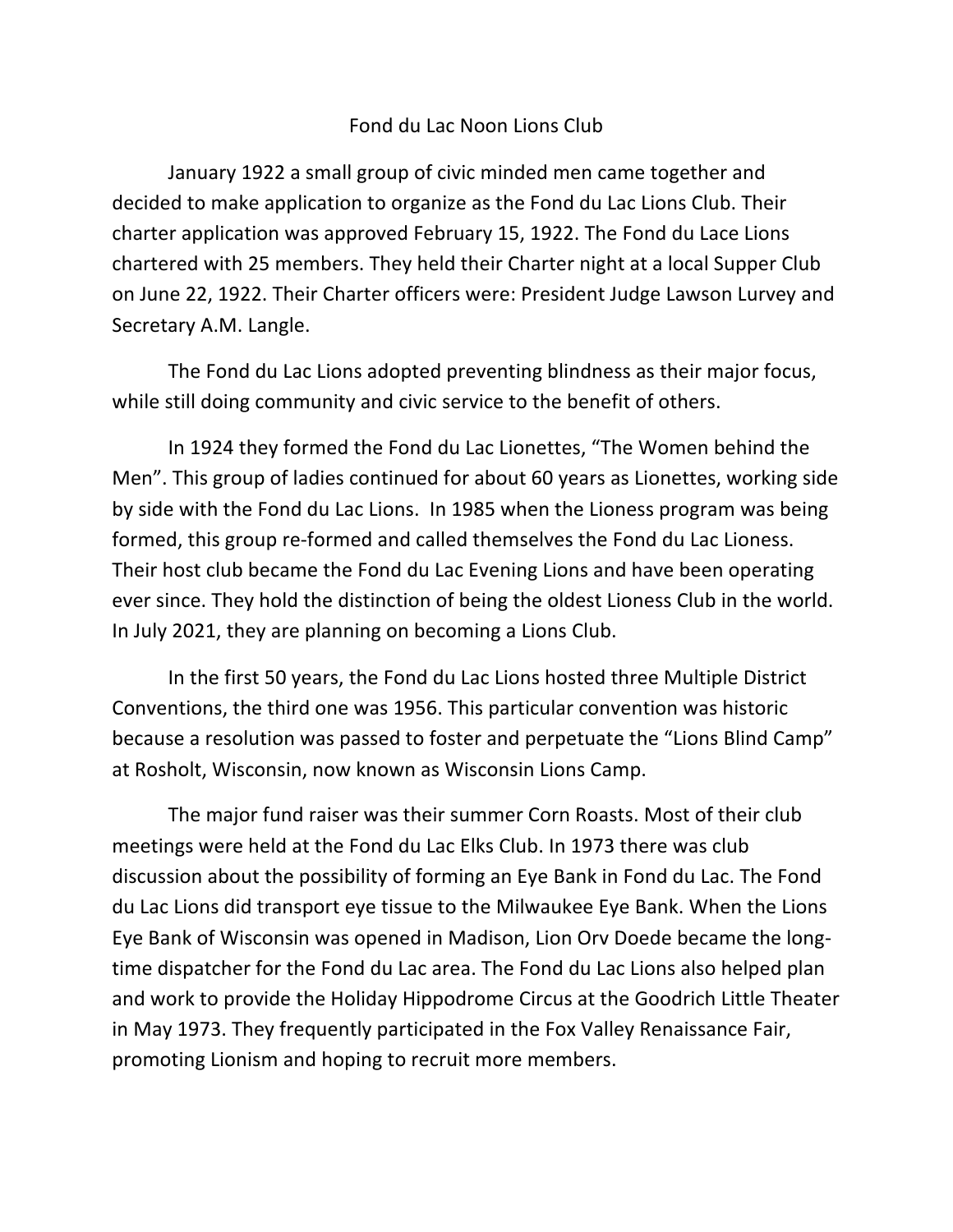In 1960 the Fond du Lac Lions organized the Eden Lions Club and had the help of Multiple District Membership recruiter Shafeec A. Mansour. A Lion Kalcik was the 27B Governor.

In 1973 the Fond du Lac Lions Chartered the Fond du Lac Evening Lions Club. This new Lions club chartered with 21 members and held the Charter night at the Left Guard Charcoal House. Lions Clubs International suggested that they rename their club to save any confusions with the Evening club. They became known as the Fond du Lac Noon Lions Club.

This Fond du Lac Noon Lions club was a very proud group as demonstrated at their annual "Christmas Parties" at area Supper Clubs. They also sent an impressive delegation to the Multiple and district conventions. One of the great leaders in this club was Orvin Doede, who became a District Governor as well as a Wisconsin Lions Foundation director.

The Fond du Lac Noon Lions held their 50<sup>th</sup> Charter anniversary dinner with the vocal quartet "The Trust Company" as the entertainment. The keynote speaker was Past International Director James Foster.

The 60<sup>th</sup> Charter anniversary was a well-planned event. This was held at the Fond du Lac Elks Club on February 27, 1982. The Fond du Lac Noon Lions were 28 strong at that time. The entertainment for the evening was the dance band "Bibbs De Rusha Band". The key speaker was District Governor Fredrick Holtz, from the Adell Lions Club. The dignitaries at the time were International President Kaoru "Kay" Murakami, Kyoto Japan, District Governor Frederick Holtz, Adell, Deputy District Governor Milton Wood, Ripon, Zone Chair Peter Cappozzo, Eden, Wisconsin Lions Foundation Director PDG Orvin Doede, Fond du Lac Noon Lions member.

In the 1990's the Fond du Lac Noon Lions struggled to maintain their membership numbers, trying several ideas for recruitment. Finally, they decided to cancel their Charter on June 27, 2006.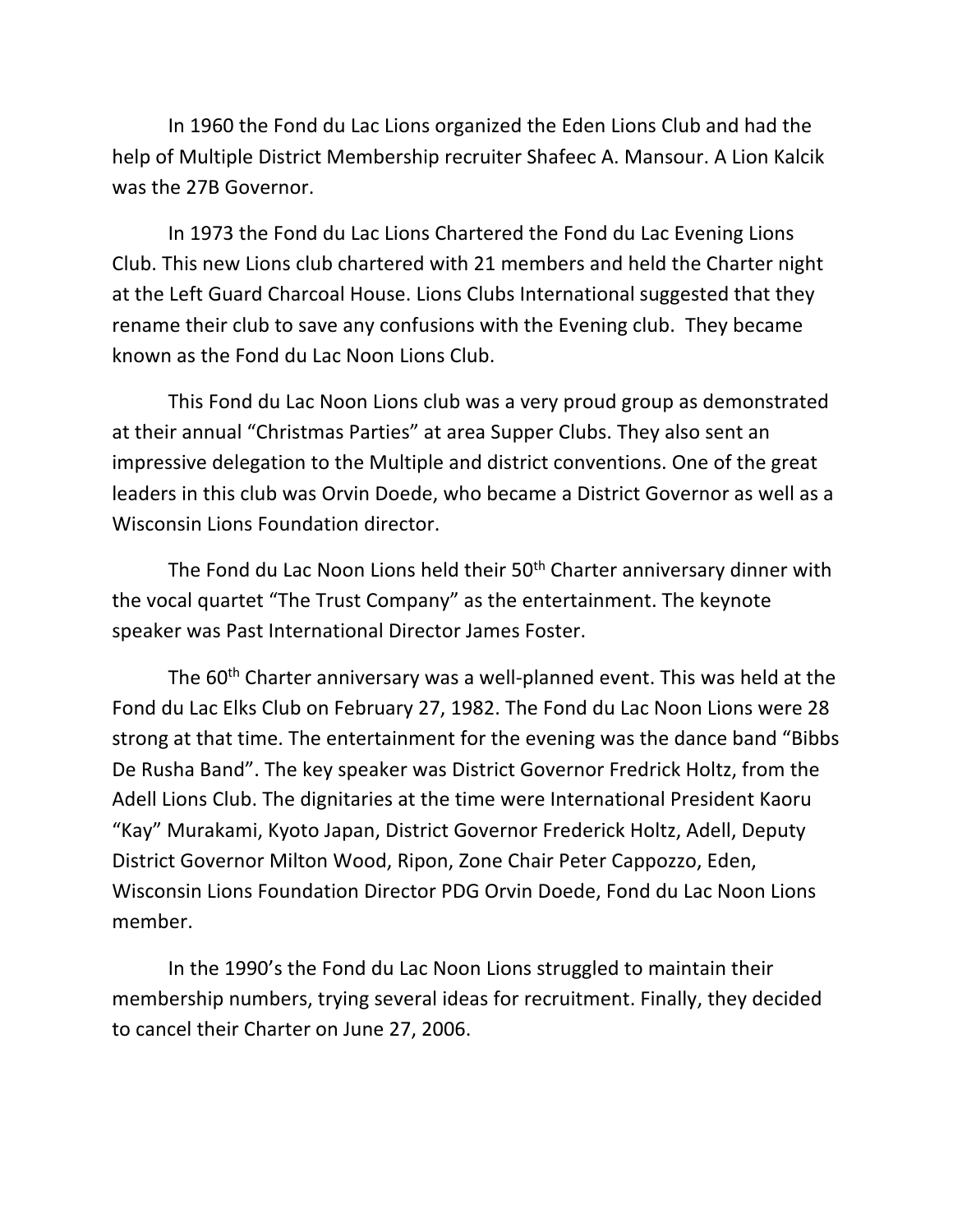# FOND DU LAC LIONS CLUB

# 50TH ANNIVERSARY



FOND DI LAC, WISCONSIN

MAY 6, 1972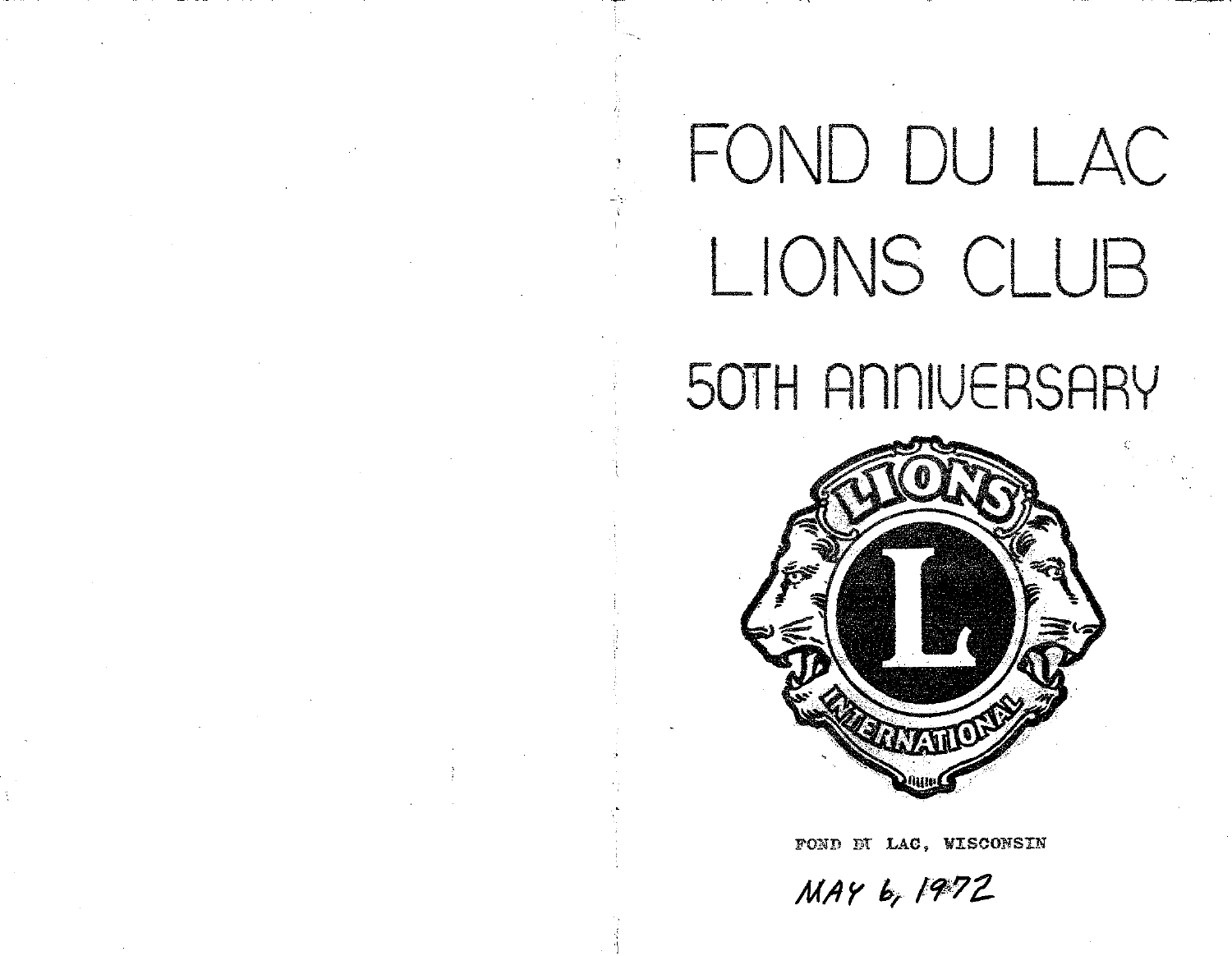随时解明点 学乳房的特别中心

**PAST PRESIDENTS Constitution of the Second Street, HISTORY**  $\sim 10^{11}$ Commonwealth infiduction and spacement s a compartir a propinsi 22-23 L. E. Lurvey 0167.00% 31-32 Sullson Frank H. Gutreuter 47-48 The Fond du Lac Lions Club was organized and the read 23-28 H. C. Berndt Elmer F. Jaeger 23-49<br>24-25 J. A. Sandee 20 23 Flerman Endejan 29-20 February 15, 1922, and received its charter on the night of June 22, 1922, and the California Hard 25-36 E. Eugene Raymer Dr. H. J. Kief  $56-5$ The first persident, Judge Lawson E. Lurvey,  $22.25$  A. J. Bronson presided at this meeting which consisted of twenty-Max Sagunsky 52-33  $25-59$  J. V. Veits and the state of  $72.156$  A. E. Haentze  $55-54$ three charter members. 29.30 George Wist  $\frac{1}{2}$   $\frac{1}{2}$  Keith Bucher  $\frac{1}{2}$  $30-81$  Lee E. Bussey and the contract of Ray Shahnon 35-86 Three Lions State Conventions have been held in the  $34-82$  A. J. Petrie Frank Pautz  $56 - 57$ Fond du Lac, the last one in May, 1956. This with convention produced many honors for the Lions Club  $\begin{array}{lllll}\n\end{array}$   $\begin{array}{llll}\n\begin{array}{llll}\n\begin{array}{llll}\n\end{array} & \text{Harvey Homberger}\n\end{array}$ <br>  $\begin{array}{llll}\n\begin{array}{llll}\n\end{array} & \text{Harvey Homberger}\n\end{array} & \begin{array}{llll}\n\end{array} & \begin{array}{llll}\n\end{array} & \begin{array}{llll}\n\end{array} & \begin{array}{llll}\n\end{array} & \begin{array}{llll}\n\end{array} & \begin{array}{llll}\n\end{array} & \begin{array}{llll}\n\end{array} & \begin{array}{llll$ 梦然终 K. E. Worthing and the city, among which was the largest and most spectacular parade ever staged in the city of Fond du Lac. The contract of the contract of the contract of the contract of the contract of the contract of the Vernon E. Unger  $62.67 -$ <br>  $\frac{142}{15}$ . Max.F. Kirchhoff  $63.64$ <br>
Hilary I. Johnson  $64.65$  $57 - 55$  E. G. Schultz  $\sqrt{16}$ Also, at this meeting, a resolution was passed to 38-39 A: F. Langhoff... foster and perpetuate the Lions Blind Camp at  $\mathbb{R}^{2\times 4^o}$  Leo J. Promen Rosholt, Wisconsin.  $\frac{1}{4}$  Buford Abbs<br>  $\frac{1}{4}$  Buford Abbs<br>  $\frac{1}{4}$  Buford Abbs<br>  $\frac{1}{4}$  Buford Abbs<br>  $\frac{1}{4}$  Buffer Abbs<br>  $\frac{1}{4}$  Buffer And M. Paulick 6b-67  $H^{q-2l}$  Buford Abbs The "women behind the men". Fond du Lac Lions HERE H. A. Breitzman SCOSSIC MARK Cordon Haessly 67-68 Auxiliary was formed in 1924, and has consistently 43-44 Oscar Oberreich  $43-44$  Oscar Oberreich<br> $44-45$  A. J. Lindner  $\sqrt{23}$   $45$  Dr. Alfred F. Pedi 64.70 aided the Lions Club in its activities. alline Vac of the C. and Larry J. Harti 74-71  $45 - 45$  Dr. I. M. Adrian  $\sqrt{24}$ Assistance to the blind is the club's major project, The Same of August DLOURY 71-72- $4b - 47$ Arch Adrian but service and participation in civic projects AND PLOID WARNIN DOEDE 72-73 will always find Lions willing to serve and contri-\*\*\*\*\*\*\*\*\*\*\*\*\*\* STANLEY HAYES 73-74 bute towards the success of the community. 53 MAURICE KOSLOSKE 74-15 born L We gratefully acknowledge the gifts from the  $\label{eq:2.1} \frac{1}{2}\frac{d\omega}{d\omega} = -\frac{d\omega}{d\omega} \frac{d\omega}{d\omega} = -\frac{1}{2} - \frac{d\omega}{d\omega} \frac{d\omega}{d\omega} \frac{d\omega}{d\omega}$ banking institutions which helped to make this  $\mathcal{L}^{\text{max}}$ event a success. A straw 54 VETEPHEN SAKOBERL 75-76 **A PROJECT VOIDE THEFT!** ESVARTHUR WEINER 76-74  $\mathscr{D}$  |  $q$  = AST PRES. IN NOON CLUB 5 X SOL WERDT 71.18 couple and antiser and an action and the state of the state of the state. 39 YOUSEPH REBER 78-79 SSE PETER LUDOULO 50-50 59: PETER SCHWART I 808! 60 MICHAEL BROSS 81-82

 $\mathbf{i}$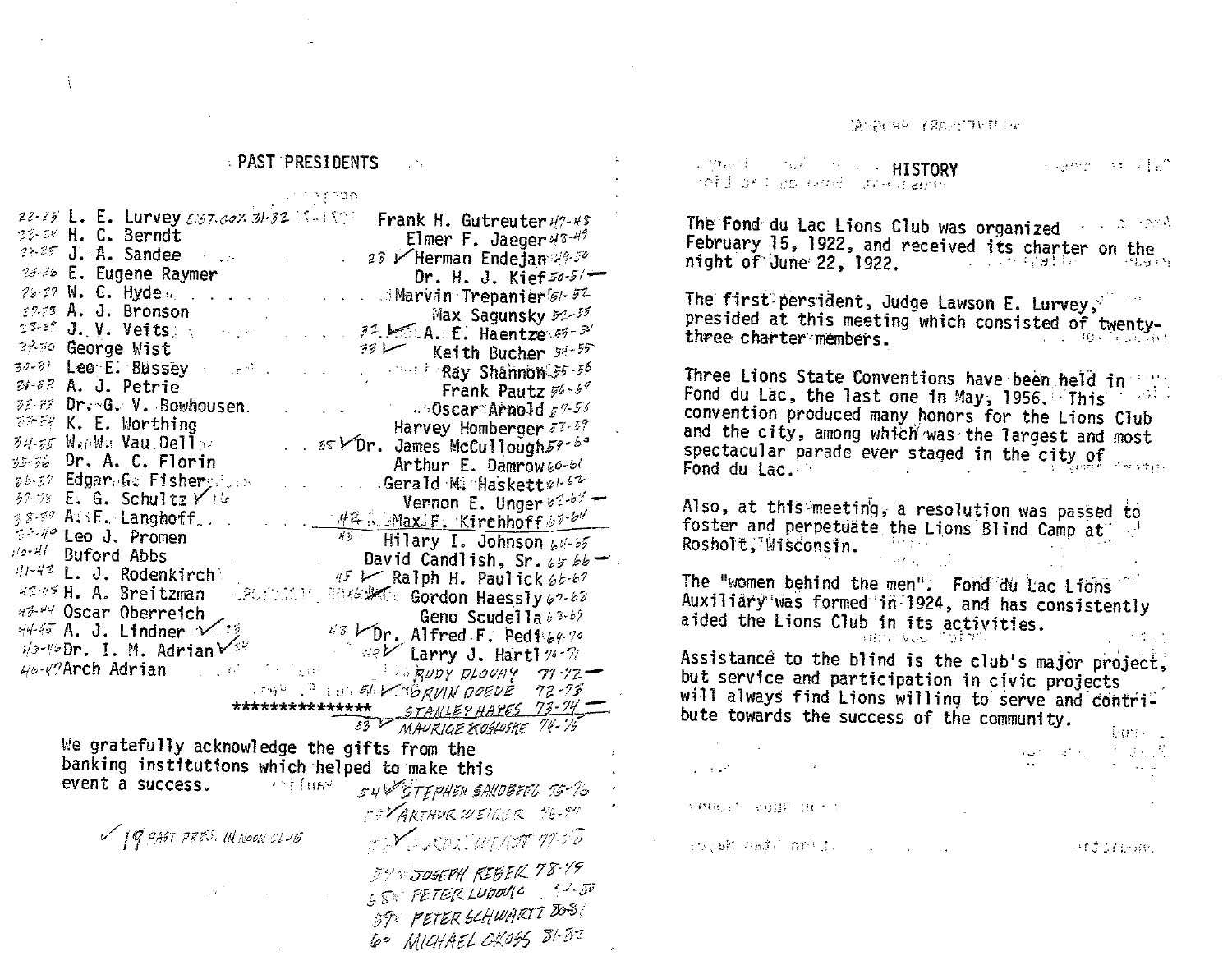#### ANNIVERSARY PROGRAM

 $\mathcal{A}^{\mathcal{A}}$ 

 $\mathbb{R}^2$ 

 $\pmb{\epsilon}$ 

 $\ddot{\phantom{a}}$ 

 $\bullet$ 

 $\bullet$  $\ddot{\phantom{0}}$ 

| Call to Urder. Lion Rudy Dlouhy,<br>President, Fond du Lac Lions                                                                                                                                                                                                                                                                                                                                                                                                                                                                                                           |
|----------------------------------------------------------------------------------------------------------------------------------------------------------------------------------------------------------------------------------------------------------------------------------------------------------------------------------------------------------------------------------------------------------------------------------------------------------------------------------------------------------------------------------------------------------------------------|
| America. Assembly                                                                                                                                                                                                                                                                                                                                                                                                                                                                                                                                                          |
| Pledge of Allegiance Lion Orv Doede                                                                                                                                                                                                                                                                                                                                                                                                                                                                                                                                        |
| Lions Songs. Lion Arch Adrian                                                                                                                                                                                                                                                                                                                                                                                                                                                                                                                                              |
| Invocation Lion Rev. Stan Hayes                                                                                                                                                                                                                                                                                                                                                                                                                                                                                                                                            |
| Introduction of Master of Ceremony,<br>Lion Ed Schultz. Lion Rudy Dlouhy<br>$\label{eq:2.1} \mathcal{L}^{\mathcal{L}}(\mathcal{L}^{\mathcal{L}}(\mathcal{L}^{\mathcal{L}}(\mathcal{L}^{\mathcal{L}}(\mathcal{L}^{\mathcal{L}}(\mathcal{L}^{\mathcal{L}}(\mathcal{L}^{\mathcal{L}}(\mathcal{L}^{\mathcal{L}}(\mathcal{L}^{\mathcal{L}}(\mathcal{L}^{\mathcal{L}}(\mathcal{L}^{\mathcal{L}}(\mathcal{L}^{\mathcal{L}}(\mathcal{L}^{\mathcal{L}}(\mathcal{L}^{\mathcal{L}}(\mathcal{L}^{\mathcal{L}}(\mathcal{L}^{\mathcal{L}}(\mathcal$<br><b>ANNIVERSARY DINNER WEBSTER</b> |
|                                                                                                                                                                                                                                                                                                                                                                                                                                                                                                                                                                            |
| Entertainment. The Trust Company"                                                                                                                                                                                                                                                                                                                                                                                                                                                                                                                                          |
| Stanley C. F. Hayes, Ripon, Ist Tenor<br>Lynn Kollath, Marshall, 2nd Tenor<br>Kenneth S. Knoespel, Whitefish Bay, Baritone<br>Norman L. Silvester, Wautoma,<br><b>Example 2018</b> Accompanist, Composer                                                                                                                                                                                                                                                                                                                                                                   |
| والأقراء فالمتعارف والمتواطئ والموارد والمتوار<br>Introduction of District Governor, and a contract of the service of the service of the service of the service                                                                                                                                                                                                                                                                                                                                                                                                            |
| Lion Everett Lee Lion Ed Schultz                                                                                                                                                                                                                                                                                                                                                                                                                                                                                                                                           |
| i i nis a≰t HH) og abasterer <sup>e</sup><br>Introduction of Dignitaries. See Live Lion Everett Lee                                                                                                                                                                                                                                                                                                                                                                                                                                                                        |
| (b) Ladia and a server between the most of the first of the server<br>Introduction of Guest Speaker, and a common contract of<br>Past International Director,<br>Lion James D. FosterLion Ed Schultz                                                                                                                                                                                                                                                                                                                                                                       |
| Closing Remarks. Lion Rudy Dlouhy                                                                                                                                                                                                                                                                                                                                                                                                                                                                                                                                          |
| Benediction. Lion Stan Hayes                                                                                                                                                                                                                                                                                                                                                                                                                                                                                                                                               |

### FOND DU LAC LIONS CLUB

#### OFFICERS

| およりほう きりり アーバー・バー                                                                                                                                                                                                                                                                                | 1971–72            | 2001 疑い                                                                                                                                                                                                                                                                                                                                                                                     |
|--------------------------------------------------------------------------------------------------------------------------------------------------------------------------------------------------------------------------------------------------------------------------------------------------|--------------------|---------------------------------------------------------------------------------------------------------------------------------------------------------------------------------------------------------------------------------------------------------------------------------------------------------------------------------------------------------------------------------------------|
| President                                                                                                                                                                                                                                                                                        |                    | . . R. P. Diouhy, Jr.<br>ਾ ਦੇ ਅਸ਼ਾਦ ਜ਼ਬੂਰਜ਼                                                                                                                                                                                                                                                                                                                                                 |
| 1st Vice President.                                                                                                                                                                                                                                                                              |                    | . Orvin Doede                                                                                                                                                                                                                                                                                                                                                                               |
| 2nd Vice President. Stanley C. F. Hayes                                                                                                                                                                                                                                                          |                    |                                                                                                                                                                                                                                                                                                                                                                                             |
| 3rd Vice President. Maurice E. Kosloske                                                                                                                                                                                                                                                          |                    |                                                                                                                                                                                                                                                                                                                                                                                             |
| Secretary-Treasurer Arthur E. Damrow                                                                                                                                                                                                                                                             |                    |                                                                                                                                                                                                                                                                                                                                                                                             |
| Lion Tamer. Oscar M. Hemmann                                                                                                                                                                                                                                                                     |                    |                                                                                                                                                                                                                                                                                                                                                                                             |
| Tail Twister.  Richard L. Koehntop                                                                                                                                                                                                                                                               |                    |                                                                                                                                                                                                                                                                                                                                                                                             |
| Immediate Past President. Larry J. Hartl<br>in Albert 1974<br>$\mathcal{L}_{\mathcal{A}}$ and $\mathcal{L}_{\mathcal{A}}$ are $\mathcal{L}_{\mathcal{A}}$ . Then $\mathcal{L}_{\mathcal{A}}$                                                                                                     |                    | $\mathcal{O}(\mathcal{O}_\mathcal{A})$ , and $\mathcal{O}(\mathcal{O}_\mathcal{A})$                                                                                                                                                                                                                                                                                                         |
| $\label{eq:2.1} \mathcal{A} \leftarrow \mathcal{A} \left( \mathbb{I}_{\{ \mathcal{A} \}} \right) \left( \mathbb{I}_{\{ \mathcal{A} \}} \right) \left( \mathbb{I}_{\{ \mathcal{A} \}} \right) \left( \mathbb{I}_{\{ \mathcal{A} \}} \right)$<br><b>SACTORY BOARD OF DIRECTORS</b><br>an Secretary |                    | င်းအနုံးရေး ခေတ္တာ (၂)<br>- 小分付する (性) ショール<br>in a provincia con a servitati                                                                                                                                                                                                                                                                                                                |
| One Year.                                                                                                                                                                                                                                                                                        |                    | $\label{eq:2.1} \mathcal{L}^{\mathcal{A}}(\mathcal{A}^{\mathcal{A}}) = \mathcal{L}^{\mathcal{A}}(\mathcal{A}^{\mathcal{A}}) = \mathcal{L}^{\mathcal{A}}(\mathcal{A}^{\mathcal{A}})$                                                                                                                                                                                                         |
| <b>Example 2008</b> David J. Candlish, Sr.                                                                                                                                                                                                                                                       | Dr. Alfred F. Pedi | $\label{eq:4} \begin{split} \mathbf{m}_{\mathcal{S}}^{\mathcal{S}}\left(\mathbf{r},\mathbf{x}_{\mathcal{S}}^{\mathcal{S}}\right) & = \mathbf{m}_{\mathcal{S}}^{\mathcal{S}}\left(\mathbf{r},\mathbf{r}_{\mathcal{S}}^{\mathcal{S}}\right) & = \mathbf{m}_{\mathcal{S}}^{\mathcal{S}}\left(\mathbf{r},\mathbf{r}_{\mathcal{S}}^{\mathcal{S}}\right) \end{split}$<br><b>Contra Bibliotter</b> |
| Two Years .                                                                                                                                                                                                                                                                                      |                    |                                                                                                                                                                                                                                                                                                                                                                                             |
|                                                                                                                                                                                                                                                                                                  |                    | sat mege zehrs von anbou nekak zindaetem oli<br>and <b>Charles<sub>o</sub>W. Balmis</b> and the contract of the <b>Ralph H. Paulick</b>                                                                                                                                                                                                                                                     |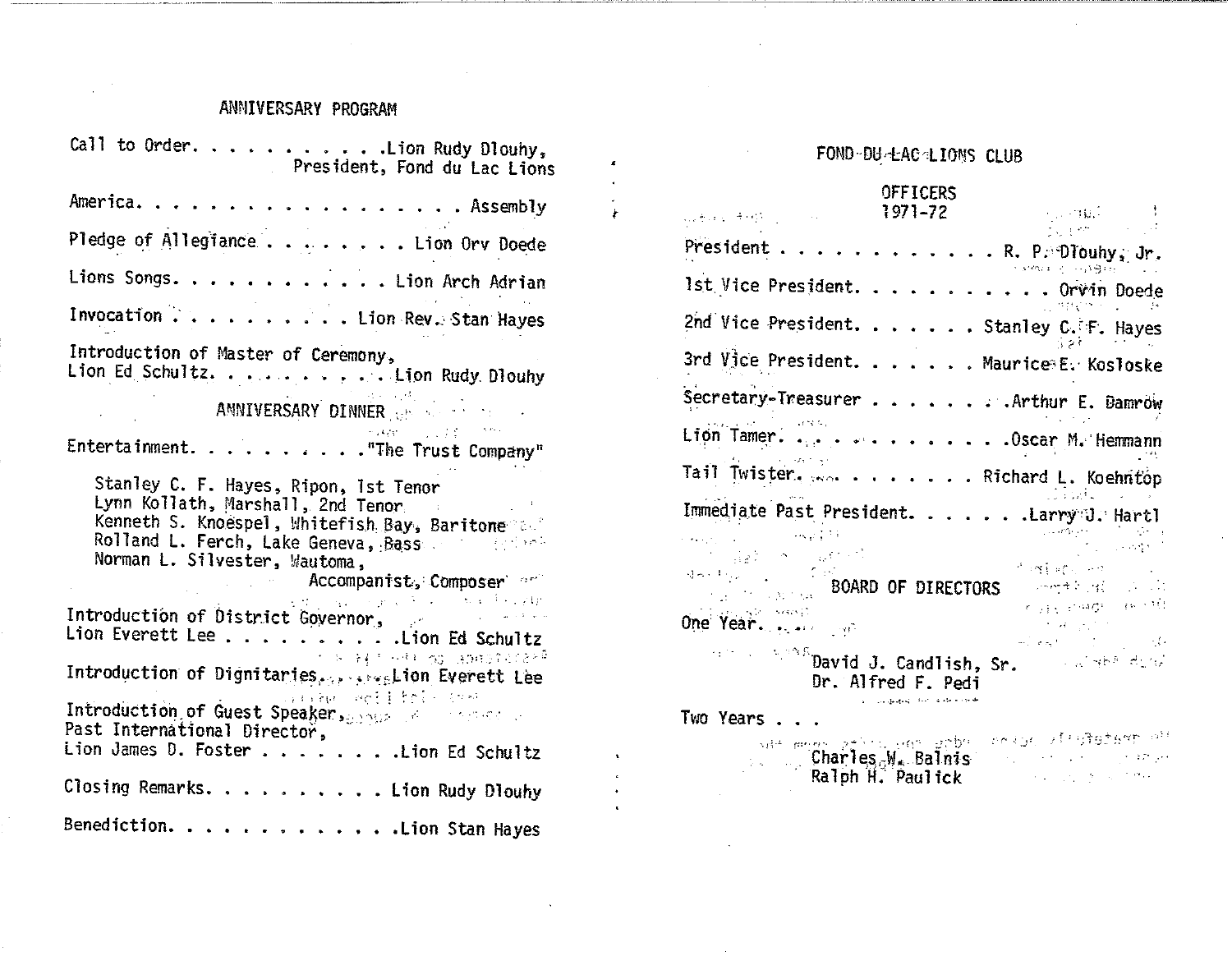# **FOND DU LAC NOON LIONS CLUB**

**55TH ANNIVERSARY** 



### Fond du Lac, WI

**Holiday Inn** 

Saturday, March 26, 1977

Typed and Printed by: Moraine Park Technical Institute Fond du Lac, WI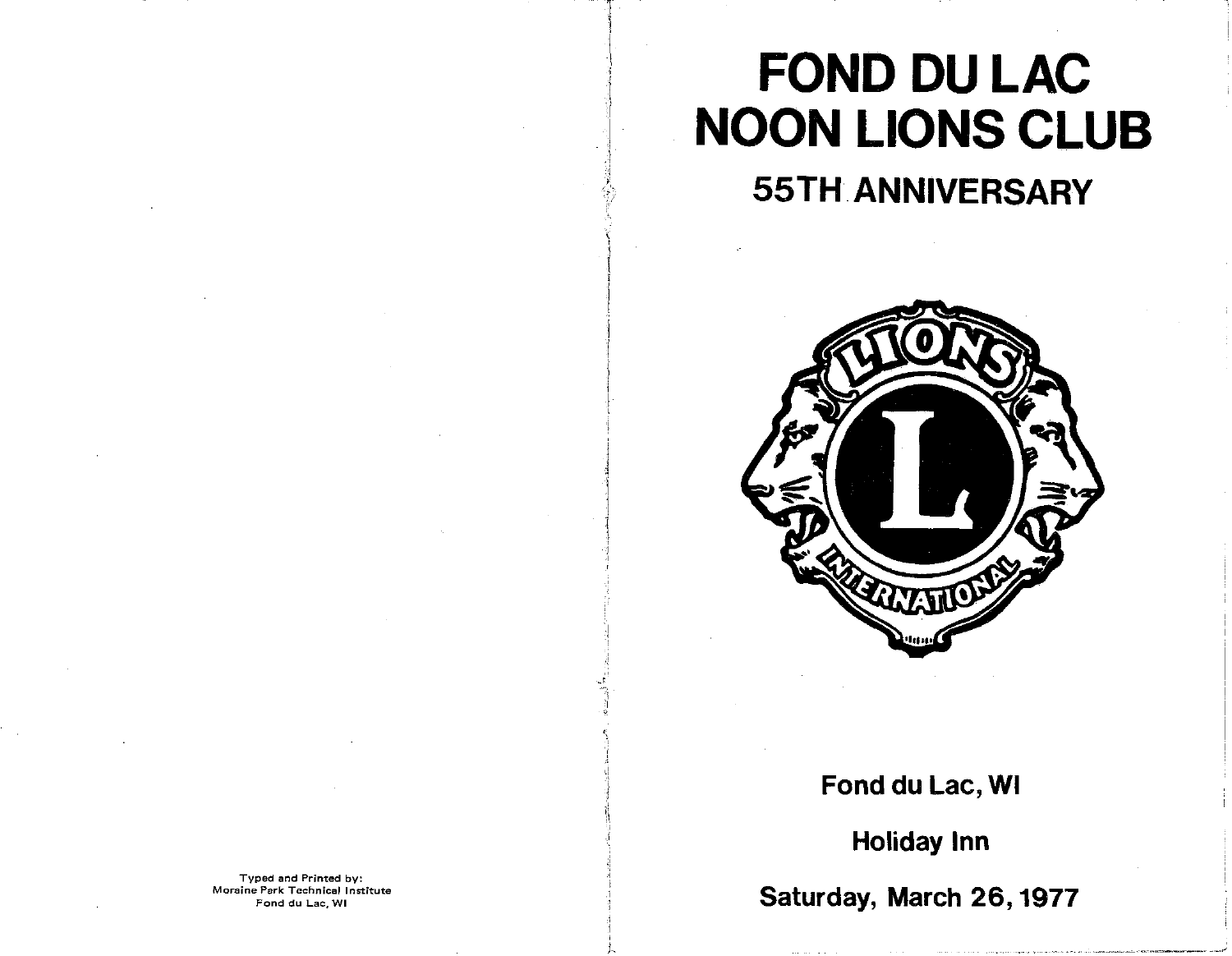#### FIFTY-FIFTH ANNIVERSARY PROGRAM

| Call to Order Lion Arthur Weiner, President                                      |
|----------------------------------------------------------------------------------|
|                                                                                  |
|                                                                                  |
|                                                                                  |
| Invocation Lion Edward Schultz                                                   |
| Introduction of Master of Ceremonies,<br>Lion Gordon Haessly. Lion Arthur Weiner |

#### **ANNIVERSARY DINNER**

| Entertainment. Fond du Lac Barbershop Quartet                                 |  |
|-------------------------------------------------------------------------------|--|
| Introduction of District Governor,<br>John Schneider, Jr. Lion Gordon Haessly |  |
| Introduction of Dignitaries  Deputy District Governor,<br>Orvin Doede         |  |
| Introduction of Guest Speaker,<br>Past International Director,                |  |
|                                                                               |  |
|                                                                               |  |

#### FOND DU LAC LIONS CLUB FIFTY-FIFTH YEAR OFFICERS

| President Arthur E. Weiner                   |
|----------------------------------------------|
|                                              |
| 2nd Vice-President  Norris D. Overbo         |
|                                              |
| Secretary-TreasurerOrvin T. Doede            |
| Lion TamerEdward G. Schultz                  |
|                                              |
| Immediate Past President Stephen G. Sandberg |

#### **BOARD OF DIRECTORS**

| One Year                                         | Alfred F. Pedi<br>Keith Bucher         |
|--------------------------------------------------|----------------------------------------|
| Two Years                                        | Maurice E. Kosloske<br>James B. Pinter |
| District Governor 27 B1                          | John Schneider, Jr.                    |
| Deputy District Governor<br>Region 2 Orvin Doede |                                        |

 $\hat{\textbf{r}}$ 

 $\mathbf{r}$ 

Zone 4 Chairman **Bill Glotz**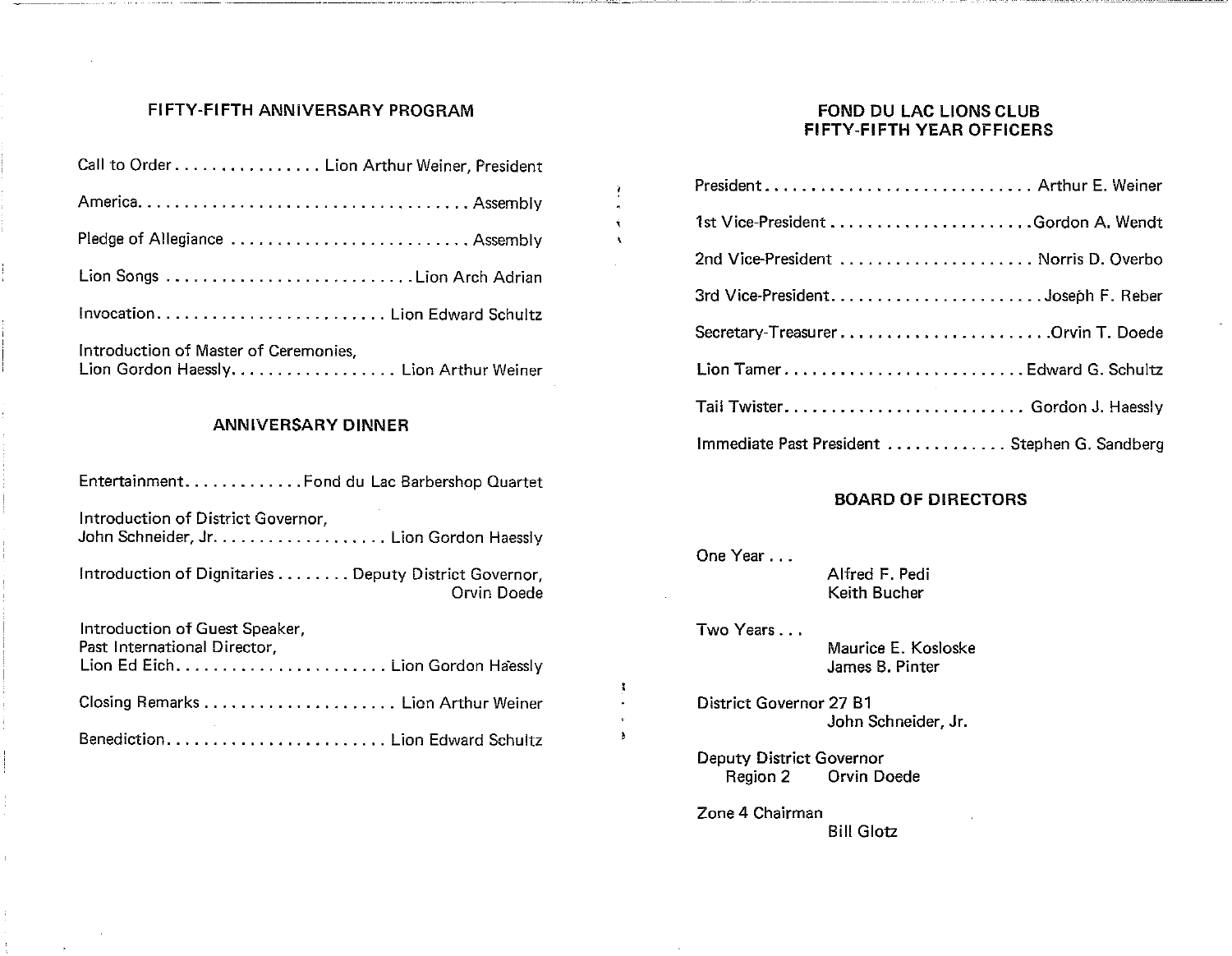## **LIONS** L iberty, I ntelligence,  $0<sub>ur</sub>$ N ation's S afety

In the year 1917, a small group of civic-minded and bighearted men met in Chicago and provided the nucleus to produce the world's premier service club organization. Lions Clubs worldwide have achieved the reputation of being a force for good. Lionism today is measured by more than 1.3 million members who are dedicated to service goals and who put the needs of others before themselves.

The Fond du Lac Lions Club was organized February 15, 1922, and received its Charter on the night of June 22, 1922. The first president, Judge Lawson Lurvey, presided at this meeting. Since then, every Fond du Lac Lion has given up many leisure hours to work on club service activities. Hence, we have experienced that deep sense of satisfaction which serves as our reward for helping others.

Assistance to the blind is the Club's major project, but service and participation in civic projects will always find Lions willing and ready to serve and contribute to the success of the undertaking.

Now, the Fond du Lac Noon Lions Club is 60 years of age. On June 5, 1973, a new Club, the Fond du Lac Evening Lions was formed and has added an extra impetus to Lionism in our community.

Three Lions' State Conventions have been held in Fond du Lac, the last one in May of 1956. It was at this meeting that a resolution was passed to foster and perpetuate the Lions Blind Camp at Rosholt, Wisconsin.

The "Women Behind the Men," Fond du Lac Lionettes, was formed in 1924 and has consistently aided the Lions Club in its activities.

Lions everywhere have helped to better human conditions in 152 nations and geographic areas. We in Fond du Lac are happy and proud to belong to a cross-section of democracy consisting of dedicated men willing to serve humanity.

H.C. BERNDT ROBERT BEUTLER A.F. DALLMAN **GEORGE M. DUGAN** H.W. FREUND ALBERT A. HAUER FRANK H. HEATH **ALBERT E. ISAAC** DAN KOTTKE C.W. KRAUSE A.H. LANGE **LAWSON E. LURVEY** HARRY W. MABLE **BALDWIN E. MEHNER** OTTO H. MERZ O.P. McKEE C.J. O'CONNOR E. EUGENE RAYMER DR. D.L. RUSSELL **BURL A. SINNEN CHARLES I. SNOW** FRED B. STAEBEN LEWIS J. SUPPLE LOUIS F. TICE **C.L. WRIGHT** 

**CHARTER MEMBERS** Printer **Butter Mill Supplies** Undertaking Meats Decorating Sporting Editor Ladies Apparel Structural Steel Railroading Newspaper Publisher Attorney at Law General Contractor Architect **Building Material** 

> Oil Jobber Automobiles Dentist **Bookbinder Bakery** Drugs Ice Fuel Paper Box Mfgr.

#### PAST PRESIDENTS

22-23 L.E. Lurvey 23-24 H.C. Berndt 24-25 J.A. Sandee 25-26 E. Eugene Raymer 26-27 W.C. Hyde 27-28 A.J. Bronson 28-29 J.V. Viets 29-30 George Wist 30-31 Leo E. Bussey 31-32 A.J. Petrie 32-33 Dr. G.V. Bowhousen 33-34 K.E. Worthing 34-35 W.W. Vau Dell 35-36 Dr. A.C. Florin 36-37 Edgar G. Fischer 37-38 Edward G. Schultz 38-39 A.F. Langhoff 39-40 Leo J. Promen 40-41 Bufford Abbs 41-42 Leo J. Rodenkirch 42-43 H.A. Breitzman 43-44 Oscar Oberreich 44-45 Alfred J. Lindner 45-46 Dr. I.M. Adrian 46-47 Arch Adrian 47-48 Frank H. Gutreuter 48-49 Elmer F. Jaeger 49-50 Herman Endeian 50-51 Dr. H.J. Kief 51-52 Marvin Trepanier

52-53 Max Sagunsky 53-54 Arthur Haentze 54-55 Keith Bucher 55-56 Ray Shannon 56-57 Frank Pautz 57-58 Oscar Arnold 58-59 Harvey Homberger 59-60 Dr. Jim McCullough 60-61 Arthur Damrow 61-62 Gerald M. Haskett 62-63 Vernon E. Unger 63-64 Max F. Kirchhoff 64-65 Hilary I. Johnson 65-66 David Candlish, Sr. 66-67 Ralph H. Paulick 67-68 Gordon Haessly 68-69 Geno Scudella 69-70 Dr. Alfred F. Pedi 70-71 Larry J. Haitl 71-72 Rudy Dlouhy 72-73 Orvin Doede 73-74 Rev. Stanlev Haves 74-75 Maurice Kosloske 75-76 Stephen Sandberg 76-77 Arthur Weiner 77-78 Gordon Wendt 78-79 Joseph Reber 79-80 Peter Ludovic 80-81 Peter Schwartz 81-82 Michael Gross

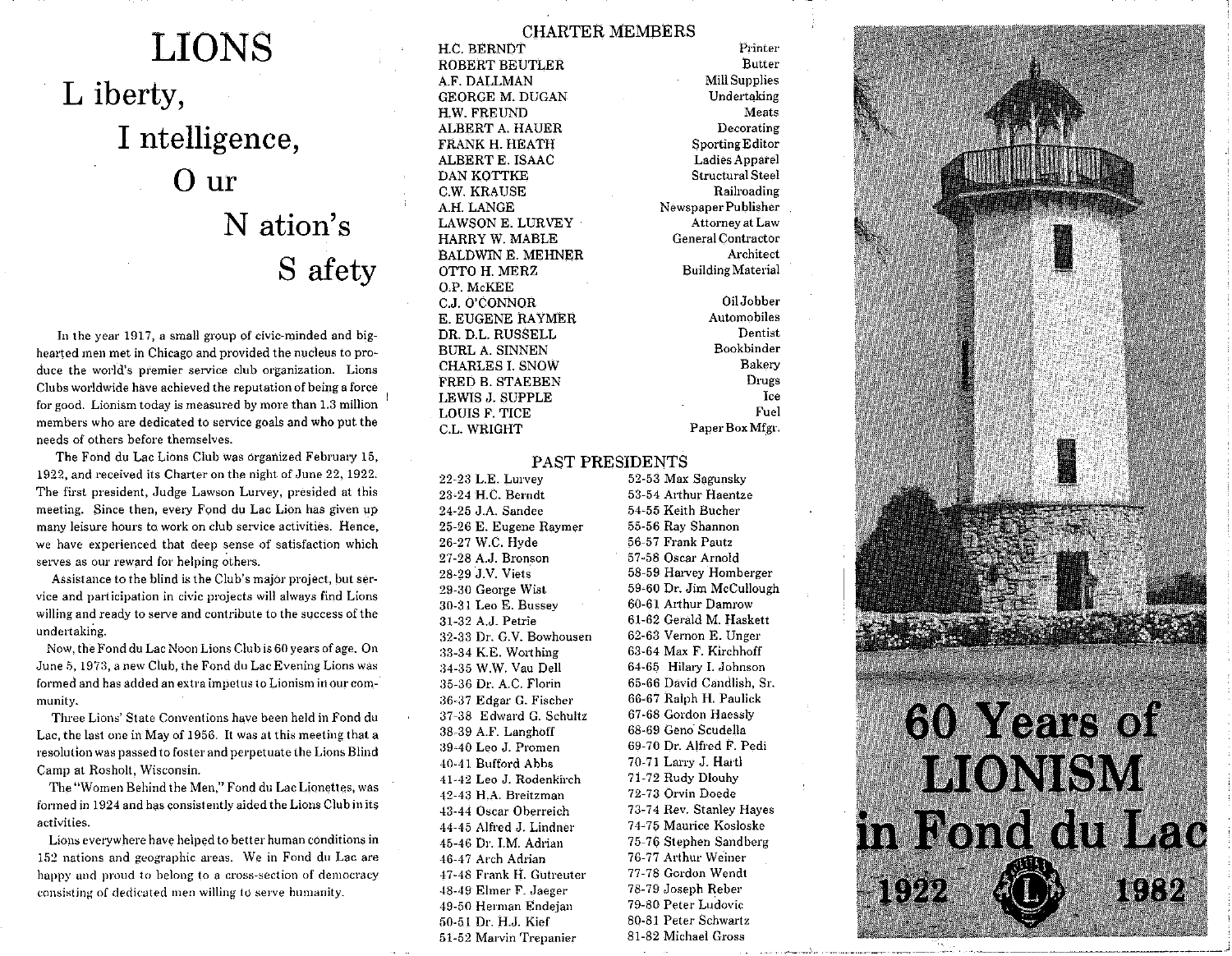60th Anniversary Program



#### FOND DU LAC **NOON LIONS CLUB**

**OFFICERS 1981-1982** 

President 1st Vice President 2nd Vice President. 3rd Vice President Secretary-Treasurer Tail Twister Lion Tamer Immediate Past President 1 Year Director 1 Year Director 2 Year Director 2 Year Director

Michael Gross Richard Hasse Joseph Graff Charles Ludden Orvin Doede Gordon Haessly Dr. Alfred Pedi Peter Schwartz Arthur Weiner Gordon Wendt **Steve Sandberg** Joseph Reber

#### **MEMBERSHIP 1981-1982**

Dr. I.M. Adrian Alfred Lindner Keith Bucher Peter Ludovic Herman Endejan Dr. James McCullough Arthur Haentze Charles Merwin Larry Hartl Ralph Paulick Elmer Homuth Edward Schultz David King Mark Thiel Maurice Kosloske Conrad E. Zimmerman

Call to Order

Song-"America"

Pledge of Allegiance

**Steve Sandberg** 

Assembly

Michael Gross President

Lions Songs - "Don't you hear those Lions Roar" "There's something about a Lion" Dr. James McCullough Past President

Invocation

Rev. Stan Hayes Past President

### **ANNIVERSARY DINNER**

Welcome

Michael Gross President

**Introduction of Guests** 

Orvin Doede Past President

**ADDRESS** Lion George Hoffman

Presentations

Remarks

Orvin Doede

Frederick Holtz District Governor

Benediction

Rev. Stan Haves

#### **DANCE**

Bibbs De Rusha Band



INTERNATIONAL PRESIDENT Kaoru "Kay" Murakami Kyoto, Japan 603

### **DISTRICT GOVERNOR**

Frederick J. Holtz Adell Lions Club Route  $#1$ Random Lake, WI 53075

#### DEPUTY DISTRICT GOVERNOR

Milton O. Wood Route  $#1$ Ripon, WI 54971

**ZONE CHAIRMAN** Peter Cappozzo Route  $#1$ 

Eden, WI 53019

DIRECTOR - WISCONSIN **LIONS FOUNDATION** Orvin Doede, P.D.G. 211 Melrose Blvd. Fond du Lac, WI 54935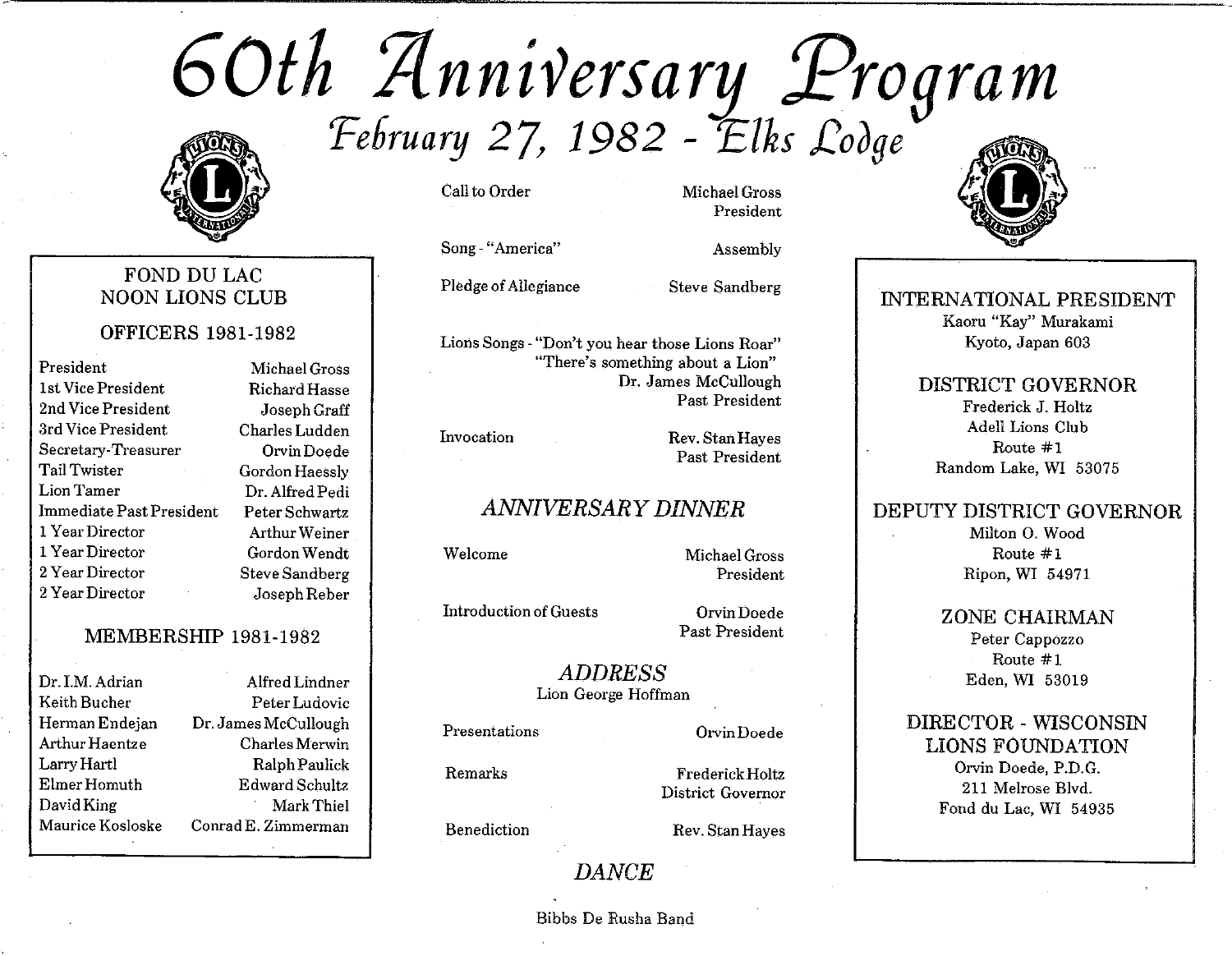#### **PAST PRESIDENTS**

#### L. E. Lurvey H. C. Berndt J. A. Sandee E. Eugene Raymer W. C. Hyde A. J. Bronson J. V. Veits George Wist Leo E. Bussey A. J. Petrie G. V. Bowhousen K. E. Worthing W. W. Vau Dell A. C. Florin Edgar G. Fisher E. G. Schultz A. F. Langhoff Leo J. Promen **Buford Abbs** L. J. Rodenkirch H. A. Breitzman Oscar Oberreich A. J. Lindner I. M. Adrian 25 Arch Adrian Frank H. Gutreuter Elmer F. Jaeger

Herman Endeian H. J. Kief %0 Marvin Trepanier Max Sagunsky A. E. Haentze Keith Bucher Ray Shannon 35 Frank Pautz Oscar Arnold Harvey Homberger James McCullough Arthur E. Damrow  $\sharp$ <sup>o</sup> Gerald M. Haskett Vernon E. Unger Max F. Kirchhoff Hilary I. Johnson David Candlish, Sr.  $\sqrt[3]{7}$  Ralph H. Paulick Gordon Haessly Geno Scudella Alfred F. Pedi Larry J. Hartl 50 Rudy Dlouhy **Orvin Doede Stan Haves** Maurice Kosloske **Steve Sandberg** 55 ARTWEINER CORGON WELLT JOE RESER PITER LUBOUIC PETER SCHWARTZ 60 MIKE GROSS

#### **HISTORY**

The Fond du Lac Lions Club was organized February 15, 1922. and received its charter on the night of June 22, 1922.

The first president, Judge Lawson E. Lurvey, presided at this meeting which consisted of twenty-three charter members.

Three Lions State Conventions have been held in Fond du Lac. the last one in May, 1956. This convention produced many honors for the Lions Club and the city, among which was the largest and most spectacular parade ever staged in the city of Fond du Lac.

Also, at this meeting, a resolution was passed to foster and perpetuate the Lions Blind Camp at Rosholt, Wisconsin.

The "women behind the men". Fond du Lac Lions Auxiliary was formed in 1924, and has consistently aided the Lions Club in its activities.

Assistance to the blind is the club's major project, but service and participation in civic projects will always find Lions willing to serve and contribute towards the success of the community.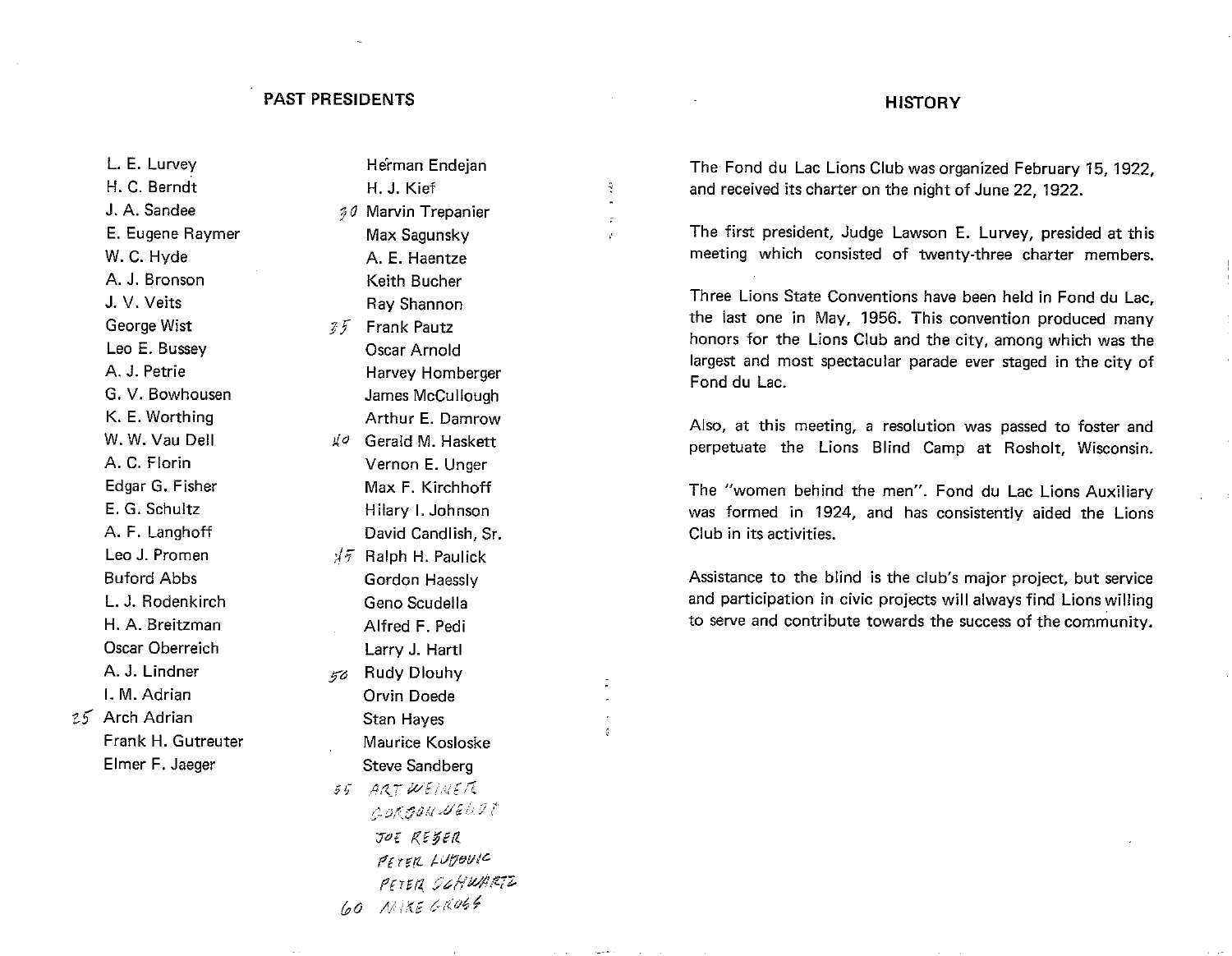# **Annual** Installation **Banquet**

"WE SERVE"

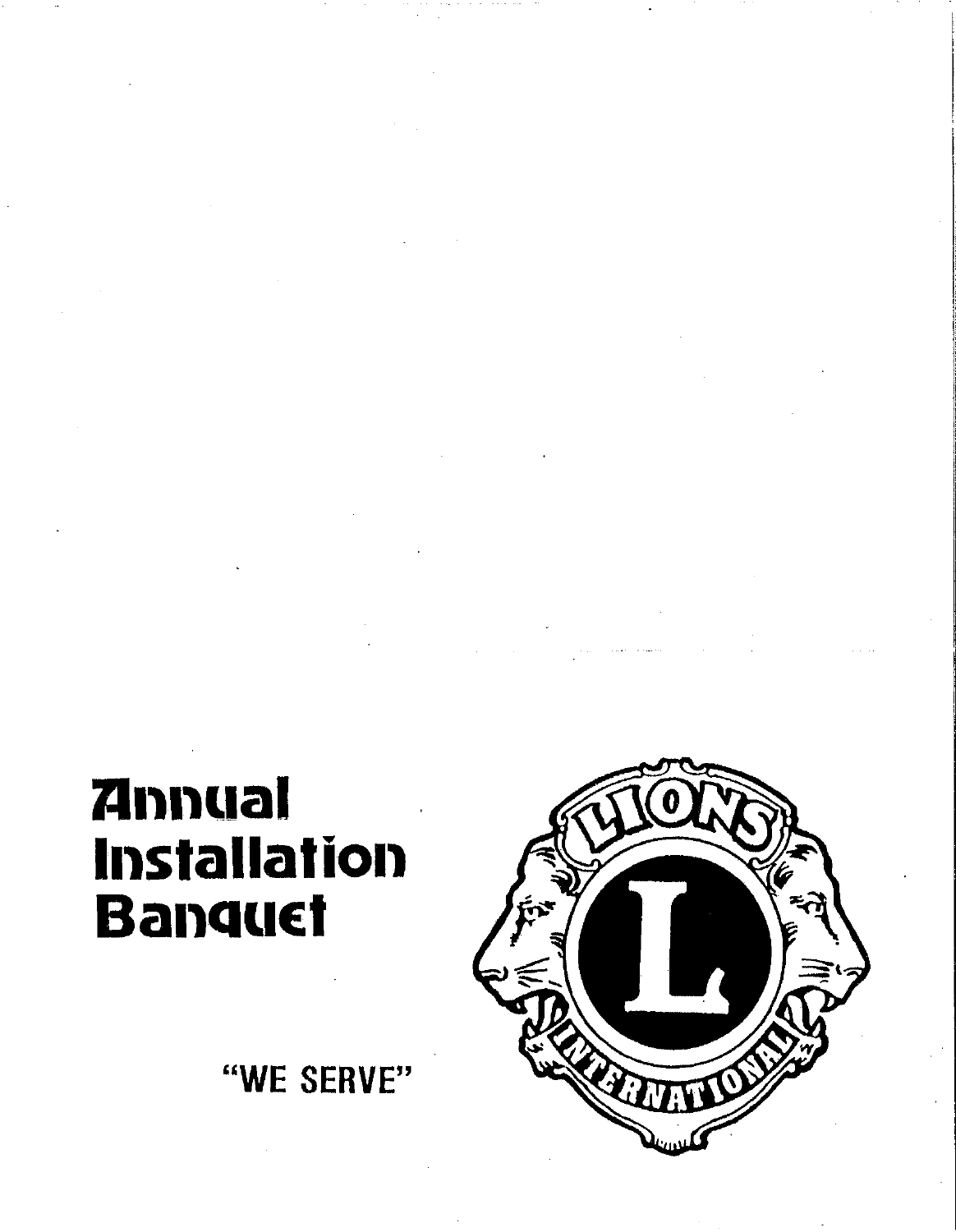| District Governor:                    | Eugene "Gene" Norberg    |  |  |
|---------------------------------------|--------------------------|--|--|
| President:                            | Charles "Chuck" Ludden   |  |  |
| 1st Vice President:                   | Joseph "Joe" Graff       |  |  |
| 2nd Vice President:                   | Charles "Charlie" Klima  |  |  |
| 3rd Vice President:                   | Robert "Budd" Lamping    |  |  |
| 4th Vice President:                   | Ervin "Erv" Buehner      |  |  |
| Secretary-Treasurer:                  | Orvin "Orv" Doede        |  |  |
| Tail Twister:                         | Gordon "Spike" Haessly   |  |  |
| Lion Tamer:                           | Gordon "Gordy" Wendt     |  |  |
| 2 Year Director:                      | Maurice "Kuzzy" Kosloske |  |  |
| 2 Year Director:                      | Richard "Dick" Haase     |  |  |
| 1 Year Direcotr:                      | Michael "Mike" Gross     |  |  |
| 1 Year Director:                      | Stephen "Steve" Sandberg |  |  |
| Imm Past President: David "Dave" King |                          |  |  |
|                                       |                          |  |  |

#### PROGRAM AGENDA

Stonecrest Supper Club

June 7, 1984

Call to Order

#### Pledge

Don't You Hear Those Lions Roar!

Invocation

Dinner

Club President David King

Introduction of Guests District Governor Eugene Norberg

Installation of Officers

Incoming President Charles Ludden

Awards Presentation

Centerpiece Raffle

Adjournment

FOND DU LAC NOON LIONS CLUB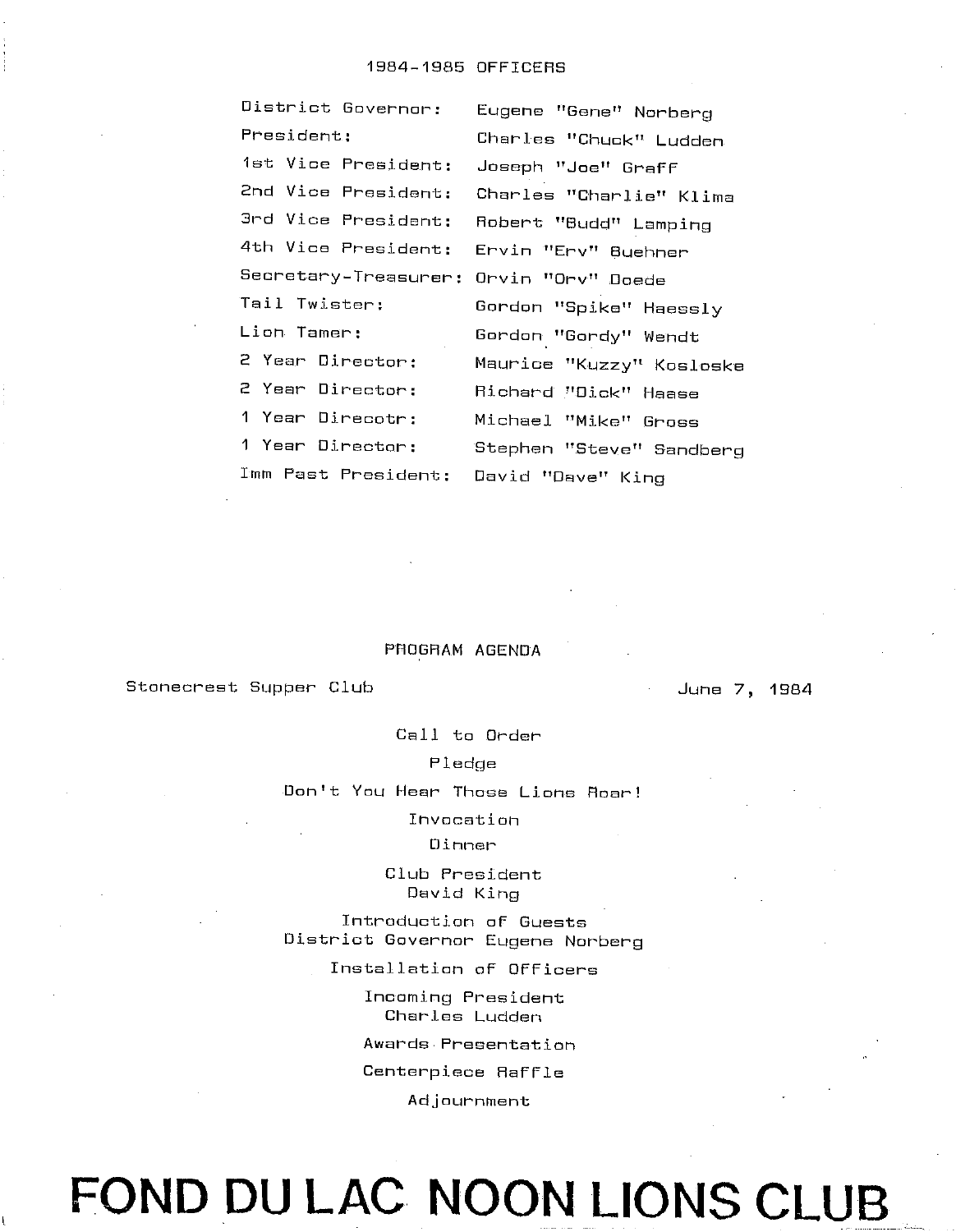# FOND DU LAC **NOON LIONS CLUB**

INSTALLATION OF OFFICERS 1990-1991

# IT'S GREAT TO BE A LION

Fond du Lac, WI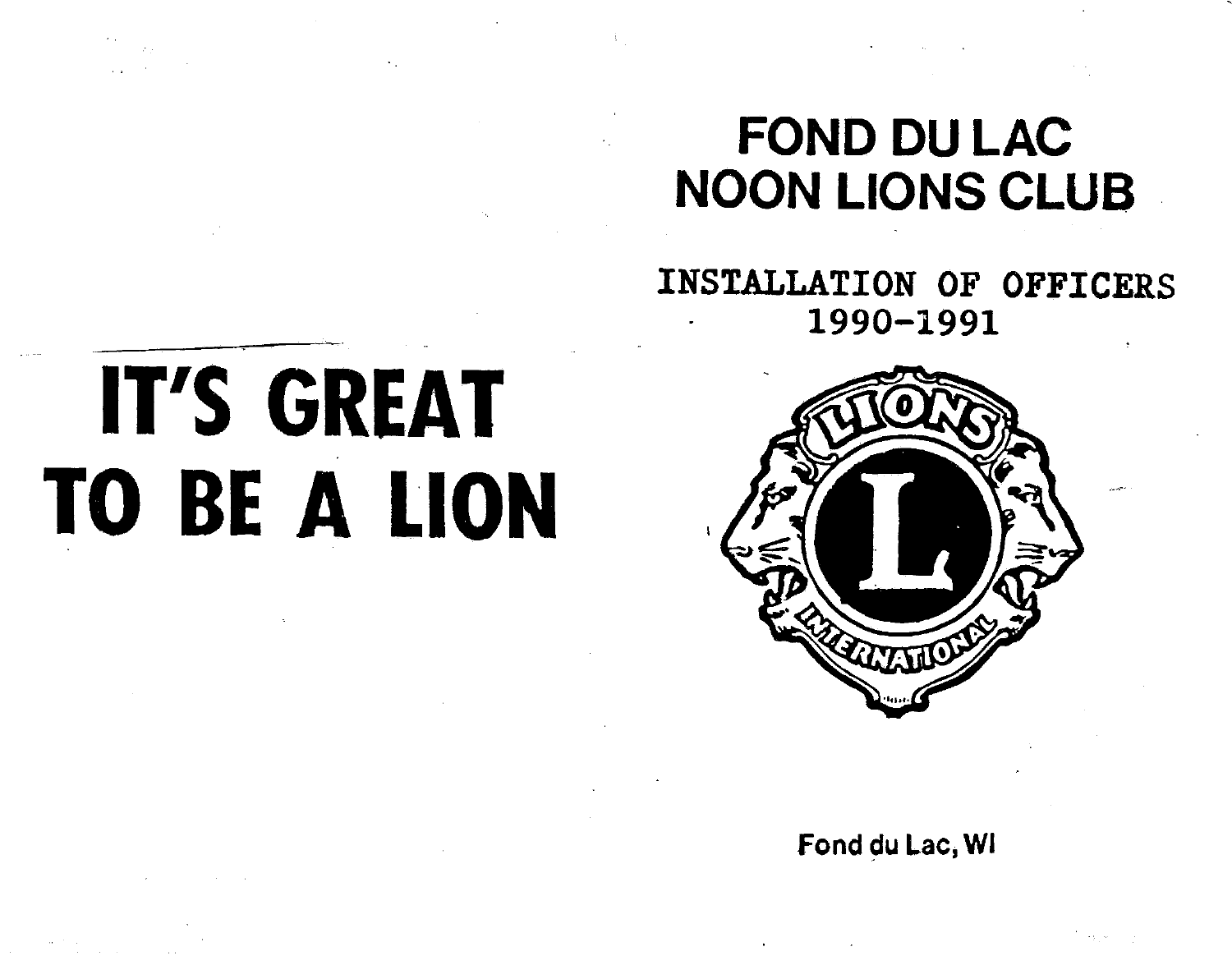#### **WELCOME**

### 1990-1991 INSTALLATION OF OFFICERS SPECIAL GUEST AND INSTALLER OF OFFICERS: VICTOR VOIGHT 1990-1991 DISTRICT 27 B-1 GOVERNOR EXTRA SPECIAL GUEST

#### CHRISTINE VOIGHT WIFE AND PARTNER IN SERVICE

- 1. GREETINGS
- 2. PLEDGE OF ALLEGIANCE
- 3. SONG: DON'T YOU HEAR THOSE LIONS ROAR
- 4. DINNER
- 5. INSTALLATION OF OFFICERS



#### 1990-1991 OFFICERS AND MEMBERS

PRESIDENT: 1st VICE PRESIDENT: 2nd VICE PRESIDENT: 3rd VICE PRESIDENT: SECRETARY-TREASURER: TAIL TWISTER:

#### DR. ALFRED PEDI **GORDON WENDT CHARLES LUDDEN** DALE NORCIA ORVIN DOEDE **VERN UNGER**



| <b>LION TAMER:</b>     | Е |
|------------------------|---|
| 1 YR. DIRECTOR:        | E |
| 1 YR. DIRECTOR:        | R |
| 2 YR. DIRECTOR:        | G |
| 2 YR. DIRECTOR:        | D |
| IMMED. PAST PRESIDENT: | D |

**DWARD SCHULTZ RVIN BUEHNER ALPH PAULICK** ORDON HAESSLY R. I. M. ADRIAN **AVID KING** 

#### **MEMBERS.**

**KEITH BUCHER** WILLIS GOLD RICHARD HAASE **ARTHUR HAENTZE** PETER LUDOVIC

DR. JAMES MCCULLOUGH **STEVE SANDBERG** PETER SCHWARTZ JAMES TOBALSKI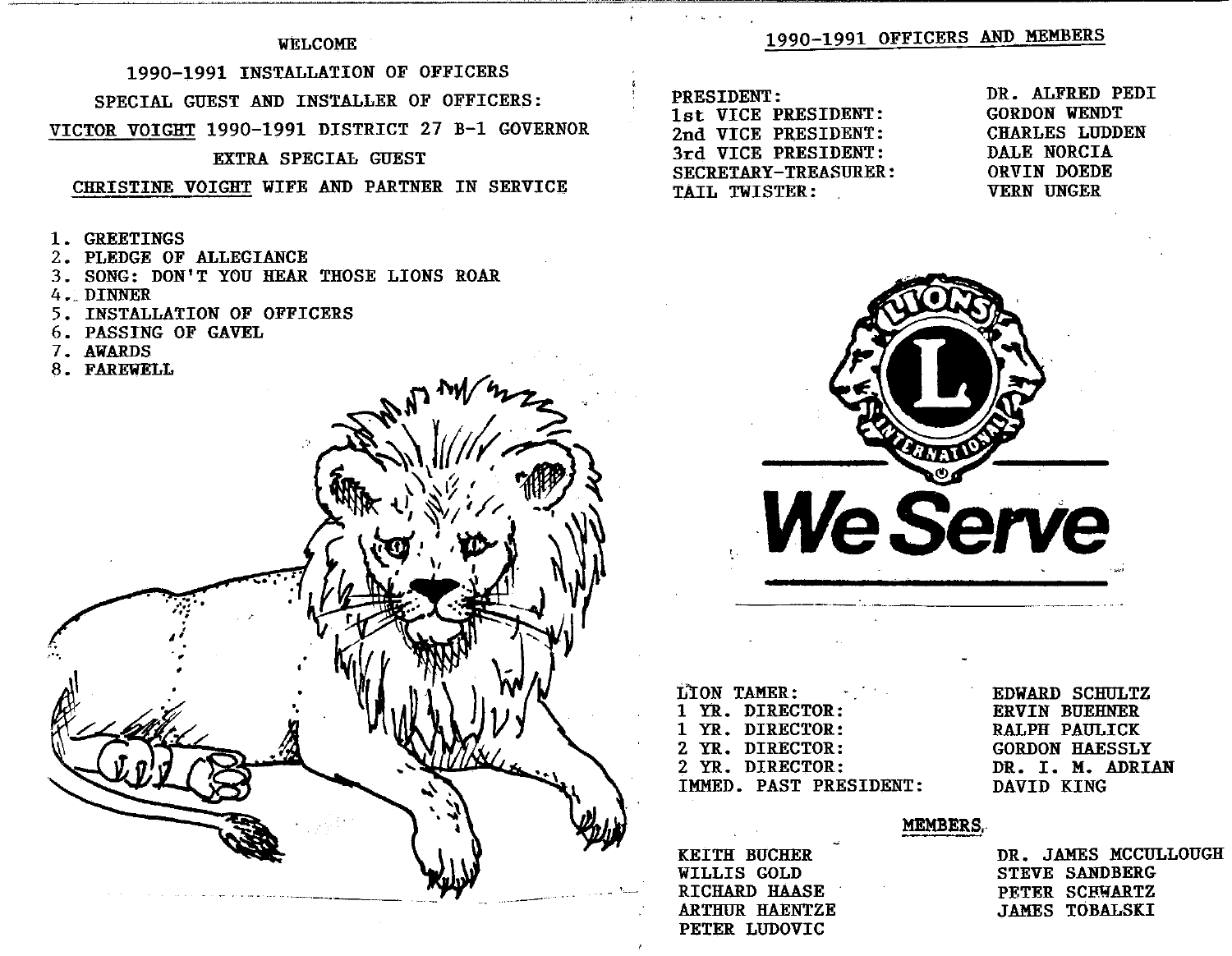**Best Wishes** for a **Merry Christmas** 

# Noon Lion's Club

**Christmas Party** 



December 7th, 1999

**Sunset Supper Club**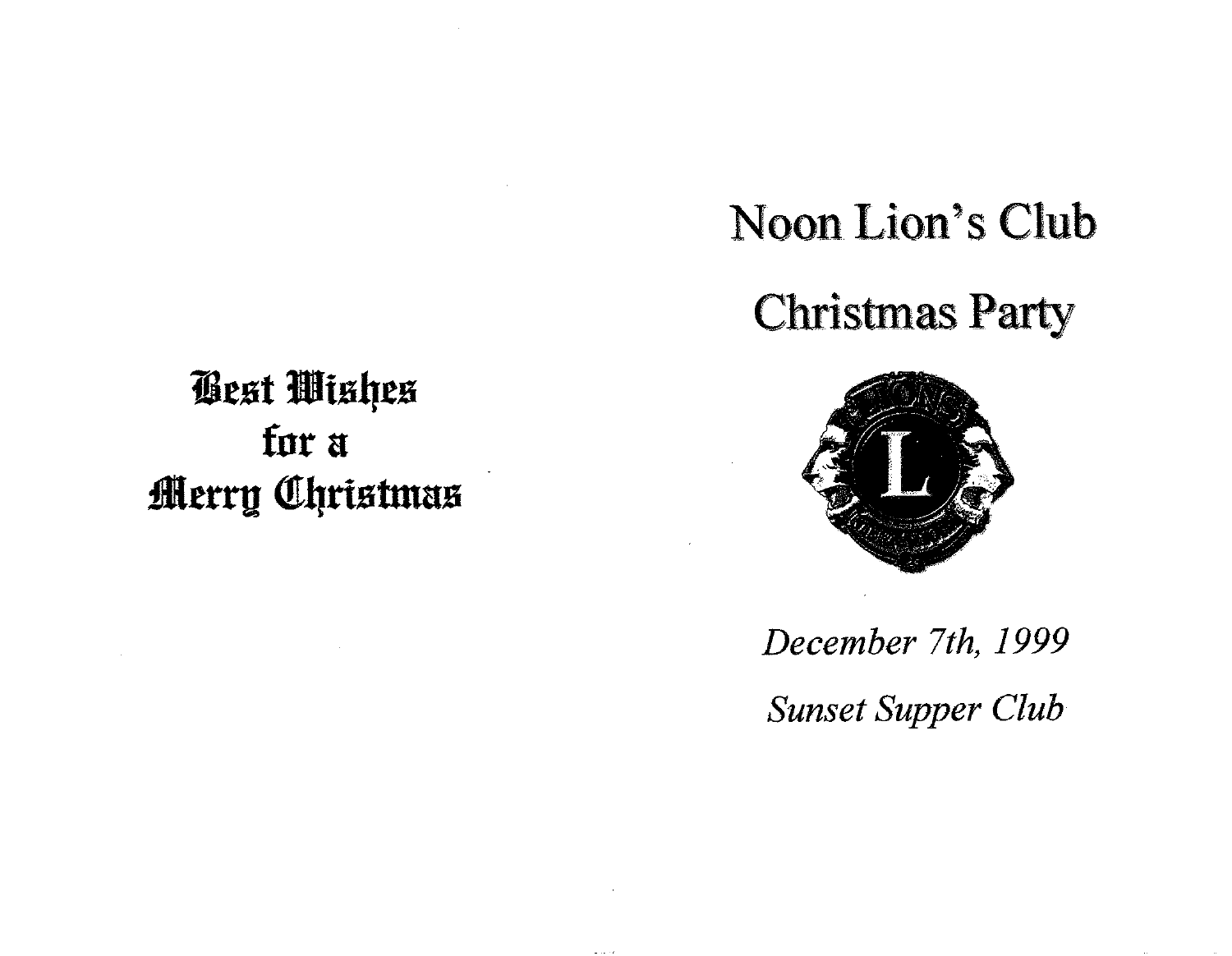

### Happy Hour - 5:30

- Dinner  $6:30$ 
	- **S** Order off Menu
	- **Extrac** Prayer Rev. Stanley Hayes

Entertainment -

**Madrigal Singers** 兴

Goodrich High School

- **Auction and Door Prizes**  $\frac{1}{2}$
- **Auctioneer** Russell Cygen

Committee -

- Marvin and Mary Waldschmidt
- **Erv** and Arlyle Turnblom

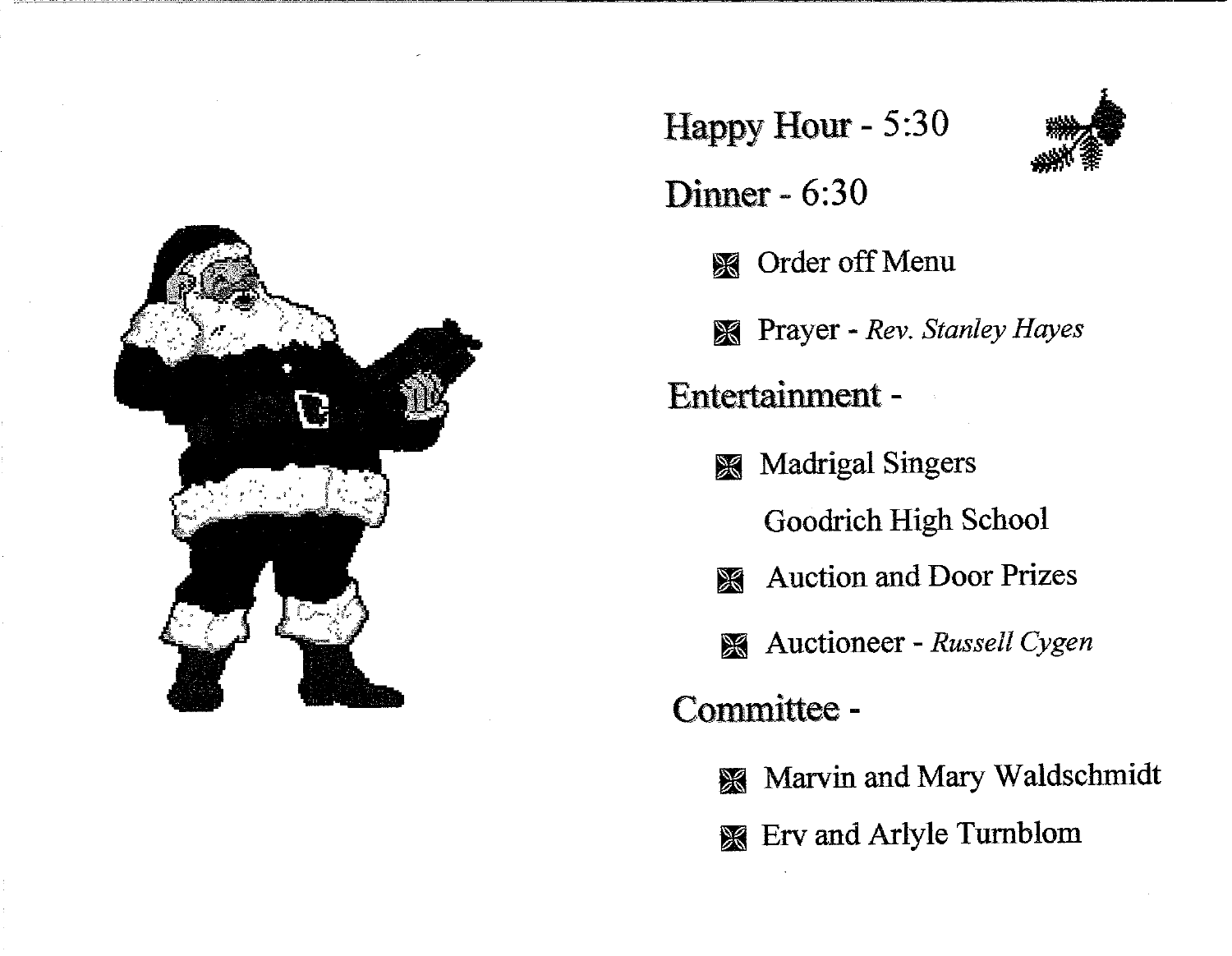## Noon Lion's Club

**Christmas Party** 

**Best Wishes** for a **Merry Christmas** 



December 4th, 2002

Sebastian's Steak House